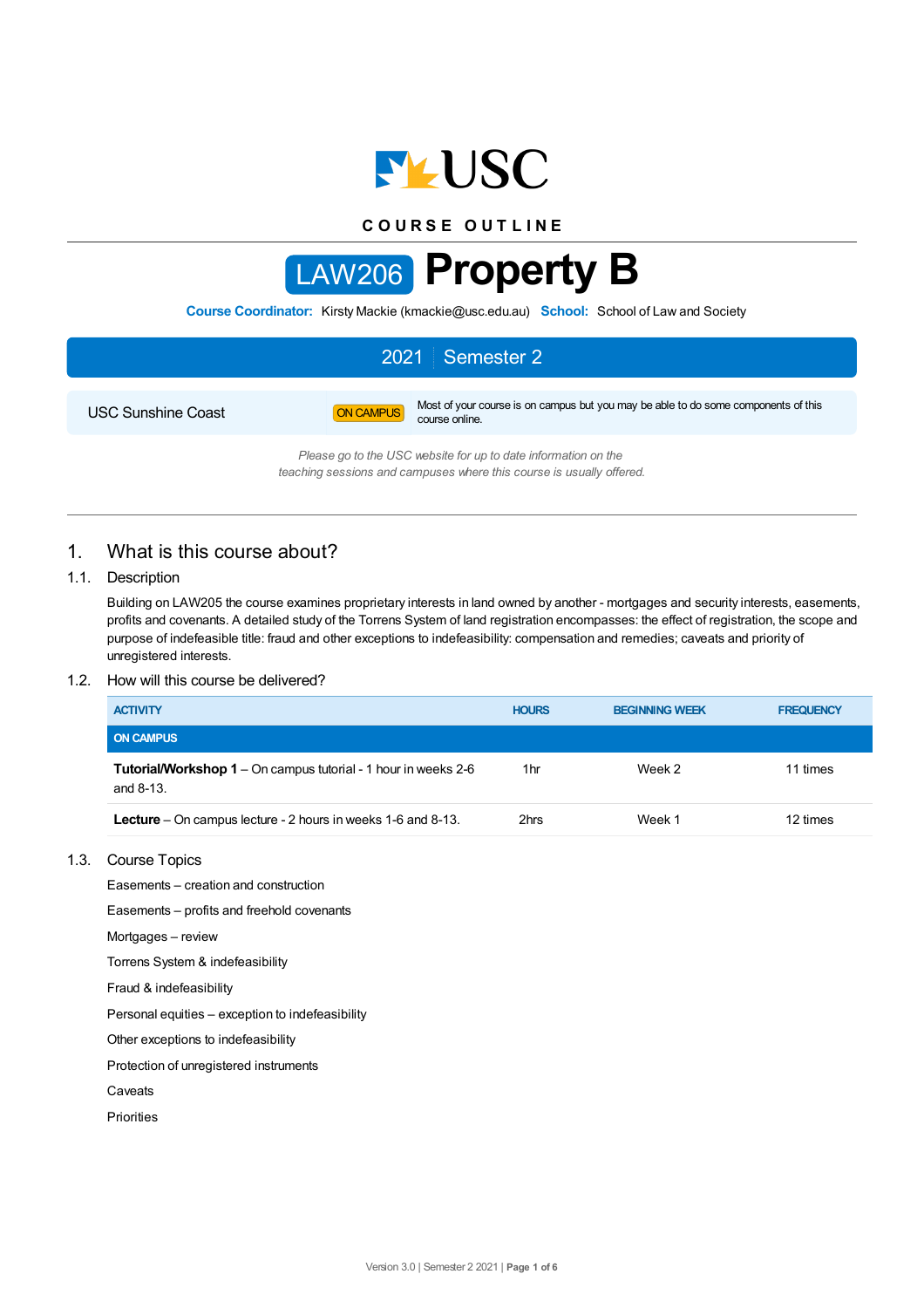# 2. What level is this course?

### 200 Level (Developing)

Building on and expanding the scope of introductory knowledge and skills, developing breadth or depth and applying knowledge and skills in a new context. May require pre-requisites where discipline specific introductory knowledge or skills is necessary. Normally, undertaken in the second or third full-time year of an undergraduate programs.

### 3. What is the unit value of this course?

12 units

# 4. How does this course contribute to my learning?

|                   | <b>COURSE LEARNING OUTCOMES</b>                                                                         | <b>GRADUATE QUALITIES</b>                                                 |
|-------------------|---------------------------------------------------------------------------------------------------------|---------------------------------------------------------------------------|
|                   | On successful completion of this course, you should be able to                                          | Completing these tasks<br>successfully will contribute to<br>you becoming |
|                   | Research, evaluate and synthesise relevant legal, factual and policy matters.                           | Empowered                                                                 |
| $\left( 2\right)$ | Apply knowledge of key concepts and principles of Property Law to factual contexts.                     | Knowledgeable                                                             |
| (ვ                | Demonstrate legal reasoning and analytic thinking to generate appropriate responses to legal<br>issues. | Creative and critical thinker<br>Sustainability-focussed                  |
|                   | Communicate effectively and persuasively.                                                               | Creative and critical thinker                                             |

# 5. Am Ieligible to enrol in this course?

Refer to the USC [Glossary](https://www.usc.edu.au/about/policies-and-procedures/glossary-of-terms-for-policy-and-procedures) of terms for definitions of "pre-requisites, co-requisites and anti-requisites".

### 5.1. Pre-requisites

LAW205 and enrolled in any Law Program

5.2. Co-requisites

Not applicable

### 5.3. Anti-requisites

Not applicable

5.4. Specific assumed prior knowledge and skills (where applicable)

Not applicable

### 6. How am Igoing to be assessed?

6.1. Grading Scale

Standard Grading (GRD)

High Distinction (HD), Distinction (DN), Credit (CR), Pass (PS), Fail (FL).

6.2. Details of early feedback on progress

Early feedback on progress is available in weekly hands-on tutorials, where students have an opportunity to present (and receive feedback on) responses to hypothetical advice scenarios and discussion questions. The first piece of assessment is an essay plan due in week 5. This will provide you early feedback on your progress and assist you in your major essay.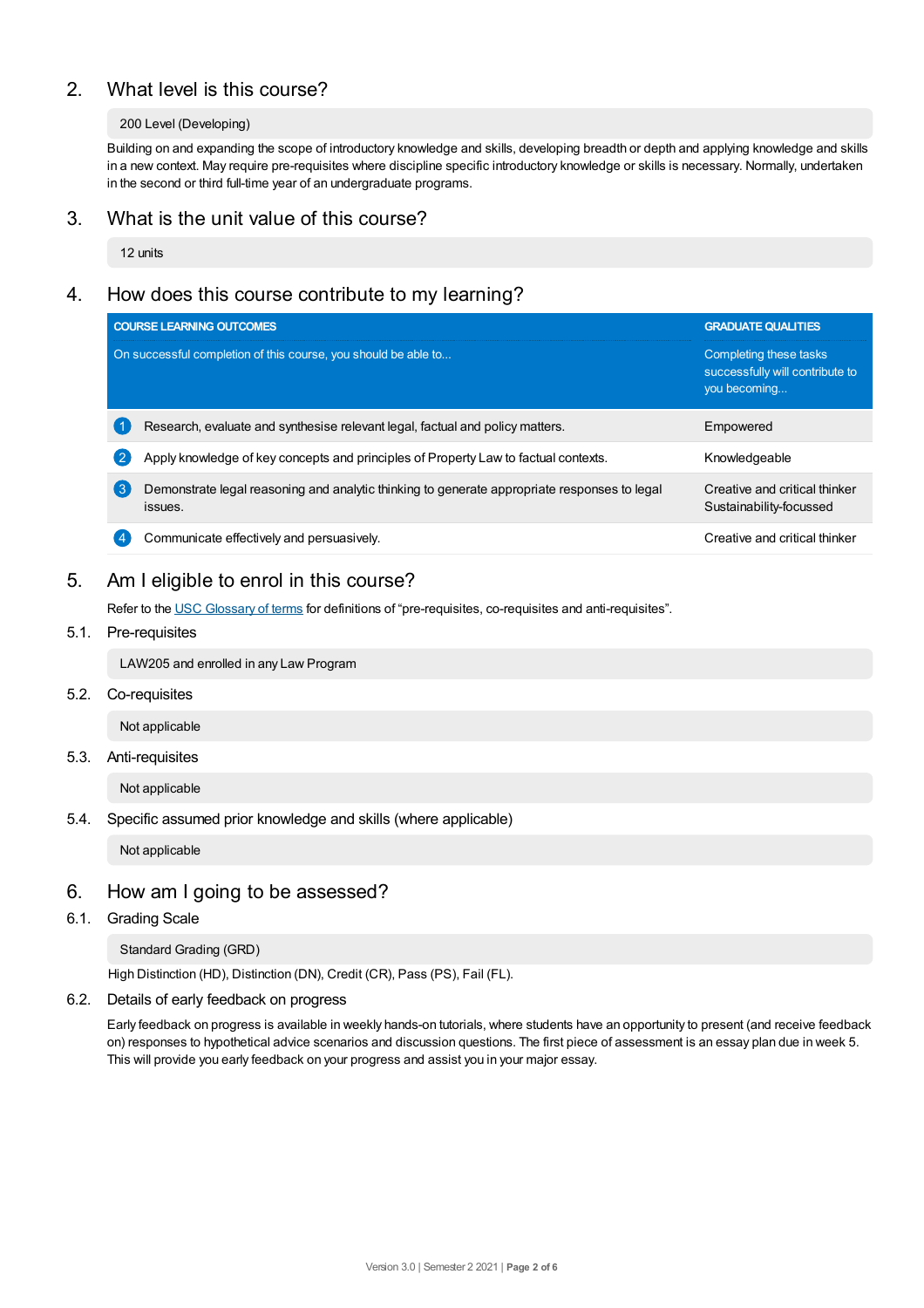### 6.3. Assessment tasks

| <b>DELIVERY</b><br><b>MODE</b> | <b>TASK</b><br>NO. | <b>ASSESSMENT</b><br><b>PRODUCT</b>     | <b>INDIVIDUAL</b><br><b>OR GROUP</b> | <b>WEIGHTING</b><br>$\frac{9}{6}$ | <b>WHAT IS THE</b><br><b>DURATION /</b><br><b>LENGTH?</b> | <b>WHEN SHOULD I</b><br><b>SUBMIT?</b> | <b>WHERE SHOULD I</b><br><b>SUBMIT IT?</b>                      |
|--------------------------------|--------------------|-----------------------------------------|--------------------------------------|-----------------------------------|-----------------------------------------------------------|----------------------------------------|-----------------------------------------------------------------|
| All                            | 1                  | Plan                                    | Individual                           | 10%                               | 500 words                                                 | Week 5                                 | <b>Online Assignment</b><br>Submission with<br>plagiarism check |
| All                            | 2                  | Thesis                                  | Individual                           | 40%                               | 1500 words                                                | Week 9                                 | Online Assignment<br>Submission with<br>plagiarism check        |
| All                            | 3                  | Examination -<br>Centrally<br>Scheduled | Individual                           | 50%                               | 2 hours plus<br>30 minutes<br>reading time                | Exam Period                            | Exam Venue                                                      |

# **All - Assessment Task 1:** Research plan

| <b>GOAL:</b>     | To develop a plan to guide your research in developing an answer to assessment task 2, and to obtain feedback. You will<br>research, evaluate and synthesis relevant legal and policy matters, apply knowledge of property law principles and<br>concepts, and communicate effectively. |                                                                  |                                     |  |  |
|------------------|-----------------------------------------------------------------------------------------------------------------------------------------------------------------------------------------------------------------------------------------------------------------------------------------|------------------------------------------------------------------|-------------------------------------|--|--|
| <b>PRODUCT:</b>  | Plan                                                                                                                                                                                                                                                                                    |                                                                  |                                     |  |  |
| <b>FORMAT:</b>   | A written plan with footnotes using AGLC referencing. No bibliography is required                                                                                                                                                                                                       |                                                                  |                                     |  |  |
| <b>CRITERIA:</b> | No.                                                                                                                                                                                                                                                                                     |                                                                  | <b>Learning Outcome</b><br>assessed |  |  |
|                  |                                                                                                                                                                                                                                                                                         | Research, evaluation and synthesis of relevant legal principles  |                                     |  |  |
|                  | 2                                                                                                                                                                                                                                                                                       | Application of knowledge of property law principles and concepts | 2X3                                 |  |  |
|                  | 3                                                                                                                                                                                                                                                                                       | Effective written communication and presentation                 | (4)                                 |  |  |
|                  | 4                                                                                                                                                                                                                                                                                       | Referencing                                                      |                                     |  |  |
|                  |                                                                                                                                                                                                                                                                                         |                                                                  |                                     |  |  |

### **All - Assessment Task 2:** Research thesis

| <b>GOAL:</b>     | Enhance your knowledge of property law by researching, evaluating and applying legal principles; Develop your skills in<br>researching legal issues; Demonstrate analytic and critical thinking; and Communicate in ways that are effective, skilled<br>and persuasive. |                                                                                                                          |                                     |  |  |
|------------------|-------------------------------------------------------------------------------------------------------------------------------------------------------------------------------------------------------------------------------------------------------------------------|--------------------------------------------------------------------------------------------------------------------------|-------------------------------------|--|--|
| <b>PRODUCT:</b>  | Thesis                                                                                                                                                                                                                                                                  |                                                                                                                          |                                     |  |  |
| <b>FORMAT:</b>   |                                                                                                                                                                                                                                                                         | Essay (1500 words) excluding footnotes and bibliography, referenced according to the Australian Guide to Legal Citation. |                                     |  |  |
| <b>CRITERIA:</b> | No.                                                                                                                                                                                                                                                                     |                                                                                                                          | <b>Learning Outcome</b><br>assessed |  |  |
|                  |                                                                                                                                                                                                                                                                         | Research, evaluation and synthesis of relevant legal and policy matters                                                  |                                     |  |  |
|                  | 2                                                                                                                                                                                                                                                                       | Application of knowledge of property law principles and concepts                                                         | $\left( 2\right)$                   |  |  |
|                  | 3                                                                                                                                                                                                                                                                       | Legal reasoning and analytic thinking to generate appropriate conclusions                                                | 3                                   |  |  |
|                  | 4                                                                                                                                                                                                                                                                       | Effective written communication and presentation                                                                         | (4)                                 |  |  |
|                  | 5                                                                                                                                                                                                                                                                       | Referencing                                                                                                              | (4                                  |  |  |
|                  |                                                                                                                                                                                                                                                                         |                                                                                                                          |                                     |  |  |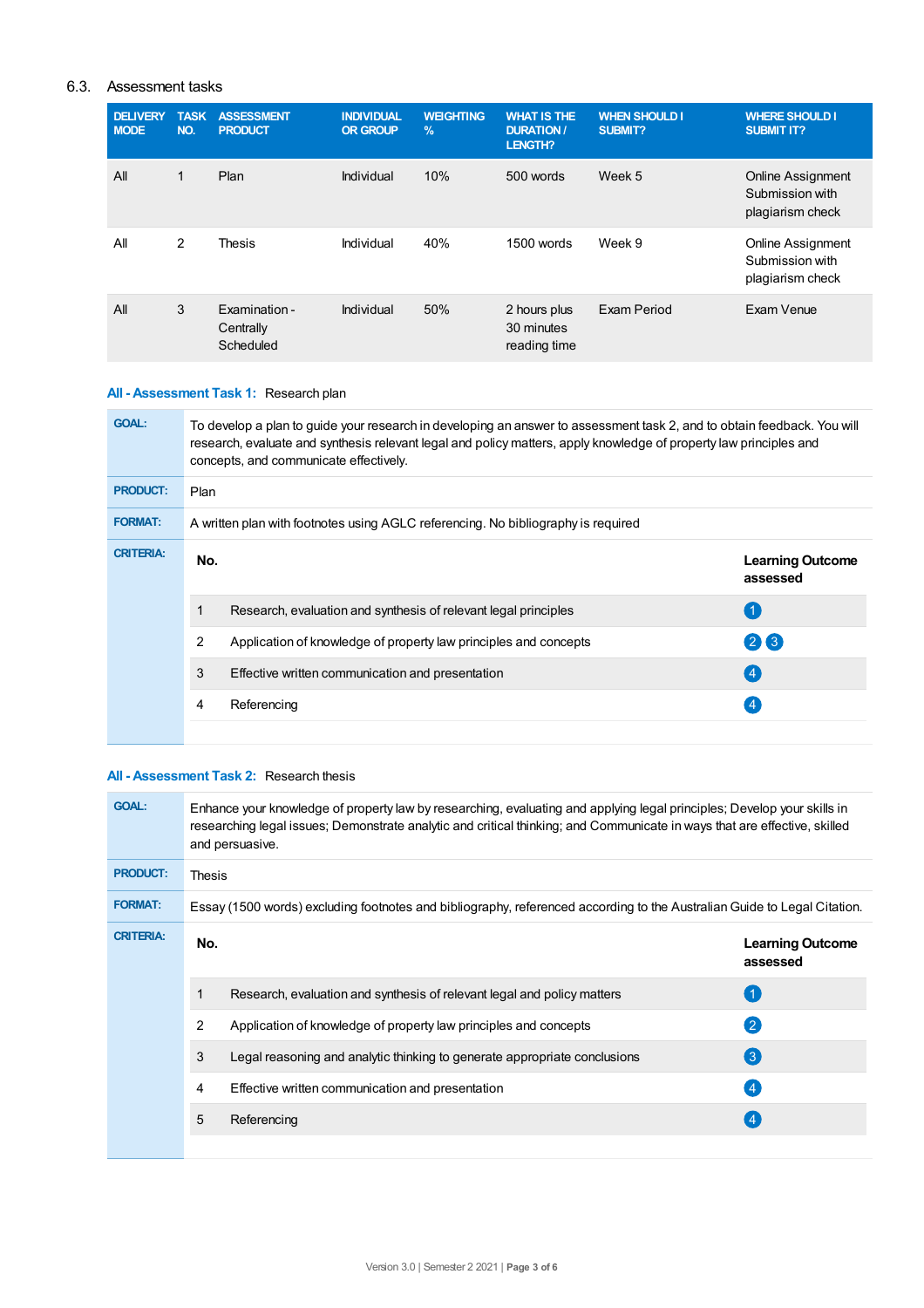#### **All - Assessment Task 3:** Open book examination

| <b>GOAL:</b>     | To demonstrate your ability to analyse property law issues arising from factual scenarios, to find and formulate legal<br>principles, to apply them to the facts and to reach reasoned conclusions. |                                                                                                                                                                         |                                     |  |  |  |  |
|------------------|-----------------------------------------------------------------------------------------------------------------------------------------------------------------------------------------------------|-------------------------------------------------------------------------------------------------------------------------------------------------------------------------|-------------------------------------|--|--|--|--|
| <b>PRODUCT:</b>  |                                                                                                                                                                                                     | <b>Examination - Centrally Scheduled</b>                                                                                                                                |                                     |  |  |  |  |
| <b>FORMAT:</b>   |                                                                                                                                                                                                     | Two hours plus 30-minutes reading time. You may use any materials to construct an answer to unseen legal problems or<br>legal issues drawn from any part of the course. |                                     |  |  |  |  |
| <b>CRITERIA:</b> | No.                                                                                                                                                                                                 |                                                                                                                                                                         | <b>Learning Outcome</b><br>assessed |  |  |  |  |
|                  | 1                                                                                                                                                                                                   | Identifies relevant legal issues                                                                                                                                        |                                     |  |  |  |  |
|                  | 2                                                                                                                                                                                                   | Explains the relevant legal principles derived from statute or case law                                                                                                 |                                     |  |  |  |  |
|                  | 3                                                                                                                                                                                                   | Applies legal reasoning to the problem                                                                                                                                  | 2                                   |  |  |  |  |
|                  | 4                                                                                                                                                                                                   | Reaches arguable conclusions                                                                                                                                            | $\left(3\right)$                    |  |  |  |  |
|                  | 5                                                                                                                                                                                                   | Clarity and organisation of answer                                                                                                                                      | $\left 4\right $                    |  |  |  |  |
|                  |                                                                                                                                                                                                     |                                                                                                                                                                         |                                     |  |  |  |  |

# 7. Directed study hours

A 12-unit course will have total of 150 learning hours which will include directed study hours (including online if required), self-directed learning and completion of assessable tasks. Directed study hours may vary by location. Student workload is calculated at 12.5 learning hours per one unit.

## 8. What resources do I need to undertake this course?

Please note: Course information, including specific information of recommended readings, learning activities, resources, weekly readings, etc. are available on the course Blackboard site– Please log in as soon as possible.

### 8.1. Prescribed text(s) or course reader

Please note that you need to have regular access to the resource(s) listed below. Resources may be required or recommended.

| REQUIRED? AUTHOR |                                       | <b>YEAR TITLE</b>                    | <b>PUBLISHER</b>                     |
|------------------|---------------------------------------|--------------------------------------|--------------------------------------|
| Reguired         | Wallace, A, Weir, M &<br>McCrimmon, L | 2015 Real Property Law in Queensland | <b>Thomson Reuters</b><br>Lawbook Co |

### 8.2. Specific requirements

Not applicable

### 9. How are risks managed in this course?

Health and safety risks for this course have been assessed as low. It is your responsibility to review course material, search online, discuss with lecturers and peers and understand the health and safety risks associated with your specific course of study and to familiarise yourself with the University's general health and safety principles by reviewing the online [induction](https://online.usc.edu.au/webapps/blackboard/content/listContentEditable.jsp?content_id=_632657_1&course_id=_14432_1) training for students, and following the instructions of the University staff.

# 10. What administrative information is relevant to this course?

### 10.1. Assessment: Academic Integrity

Academic integrity is the ethical standard of university participation. It ensures that students graduate as a result of proving they are competent in their discipline. This is integral in maintaining the value of academic qualifications. Each industry has expectations and standards of the skills and knowledge within that discipline and these are reflected in assessment.

Academic integrity means that you do not engage in any activity that is considered to be academic fraud; including plagiarism, collusion or outsourcing any part of any assessment item to any other person. You are expected to be honest and ethical by completing all work yourself and indicating in your work which ideas and information were developed by you and which were taken from others. You cannot provide your assessment work to others.You are also expected to provide evidence of wide and critical reading, usually by using appropriate academic references.